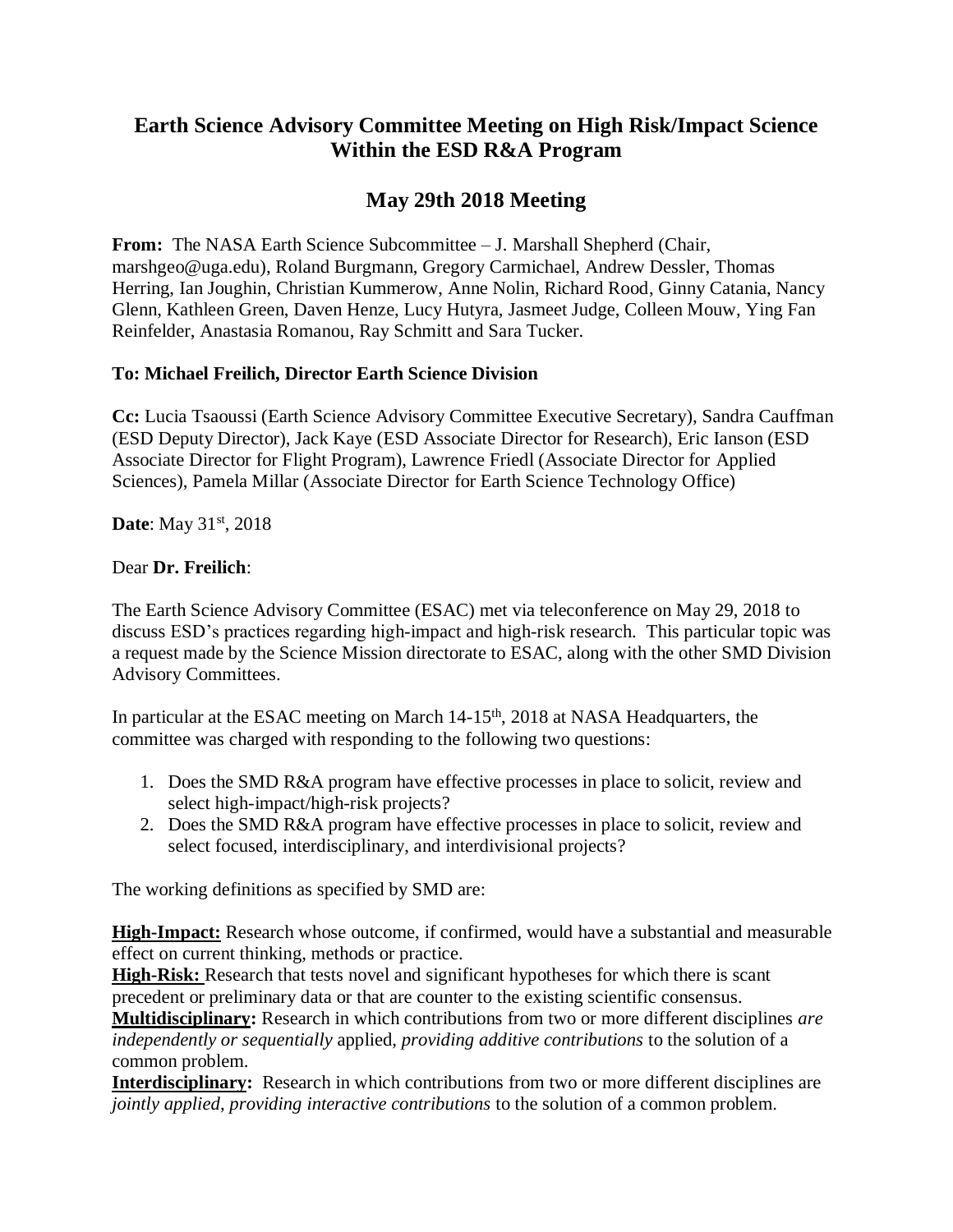**Interdivisional:** Research that simultaneously advances the strategic objectives of more than one SMD Division. Such research may be multi- or inter-disciplinary but need not

The ESAC considered an analysis of 2017 R&A panels. The provided analysis was made by considering various statistics of review panel information collected for ROSES 2017 solicitations. A total of 474 proposals across 11 different programs were considered. Approximately 25 to 33 percent of the proposals were considered multi-disciplinary or interdisciplinary. The majority of proposals were also deemed to be of medium to high impact with some intellectual risk. A number of proposals were evaluated as high intellectual risk and high impact. Though it represented a programmatic snapshot, the analysis was broadly representative of ESD R&A programs.

### Findings:

- ESD R&A program has effective processes in place to solicit, review and select highimpact/high-risk projects. The data clearly confirm that ESD consistently selects projects that are considered high risk and high impact. The data indicate systematically higher selection rates for both high-impact and high-risk proposals.
- The ESD R&A program has effective processes in place to solicit, review and select focused interdisciplinary projects. ESD inherently is interdisciplinary in Earth System Science and related focus areas. ESD has also offered for more than a decade an Interdisciplinary Science program with many ROSES solicitations. While there are isolated efforts to identify or conduct interdivisional work, there was no clear process or guidance within ESD.

#### Recommendations:

- To maintain the positive track record articulated within the two findings, the ESAC recommends that ESD program managers continue to provide explicit guidance to panel reviewers on programmatic goals related to impact and interdisciplinarity.
- The ESAC recommends that program managers provide explicit wording in calls for proposals and charge to review panels, for identifying cross-or interdivisional work across SMD, or otherwise identify effective strategies to meet this objective.
- The ESAC recommends that ESD set objectives for diversity in population of review panels, considering career stage, race, gender, and other cultural factors. Diverse panels may provide unique perspectives on impact and risk.
- The ESAC also recommends that ESD also separately analyze and track proposals to the New Investigator Program in future "risk/impact" studies to better understand the trajectory and likelihood of early career scientists to propose high-impact/high-risk projects in subsequent solicitations.

The next committee meeting is planned for Fall 2018.

## Sincerely,